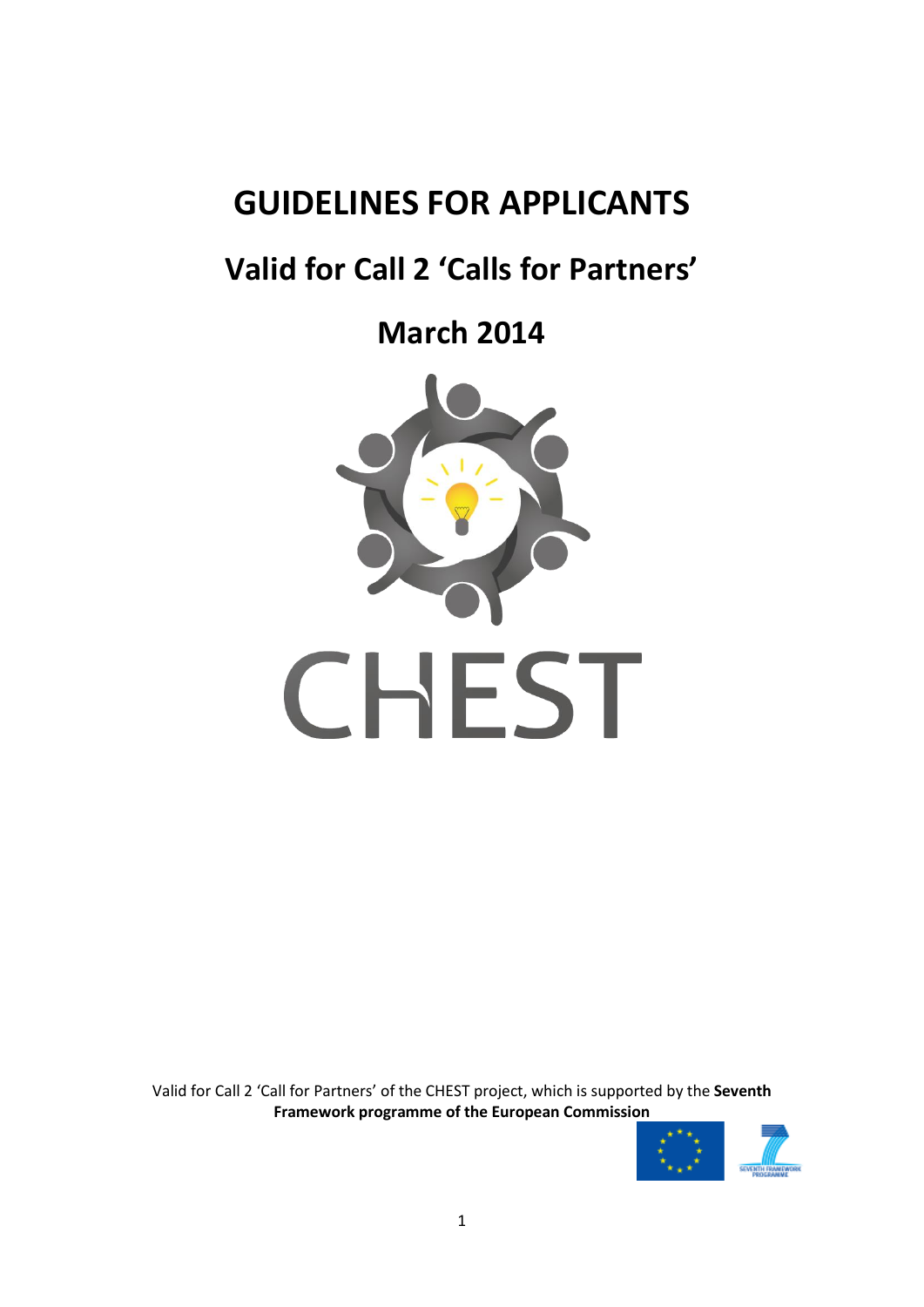# **Table of contents**

| 1. CHEST Project - Summary       | Page 3  |
|----------------------------------|---------|
| 2. The CHEST Competition         | Page 4  |
| 3. Funding and eligibility       | Page 5  |
| 4. How to apply for Call 2       | Page 6  |
| 5. Completion of the application | Page 10 |
| 6. Further information           | Page 14 |
| 7. Additional Terms              | Page 14 |
|                                  |         |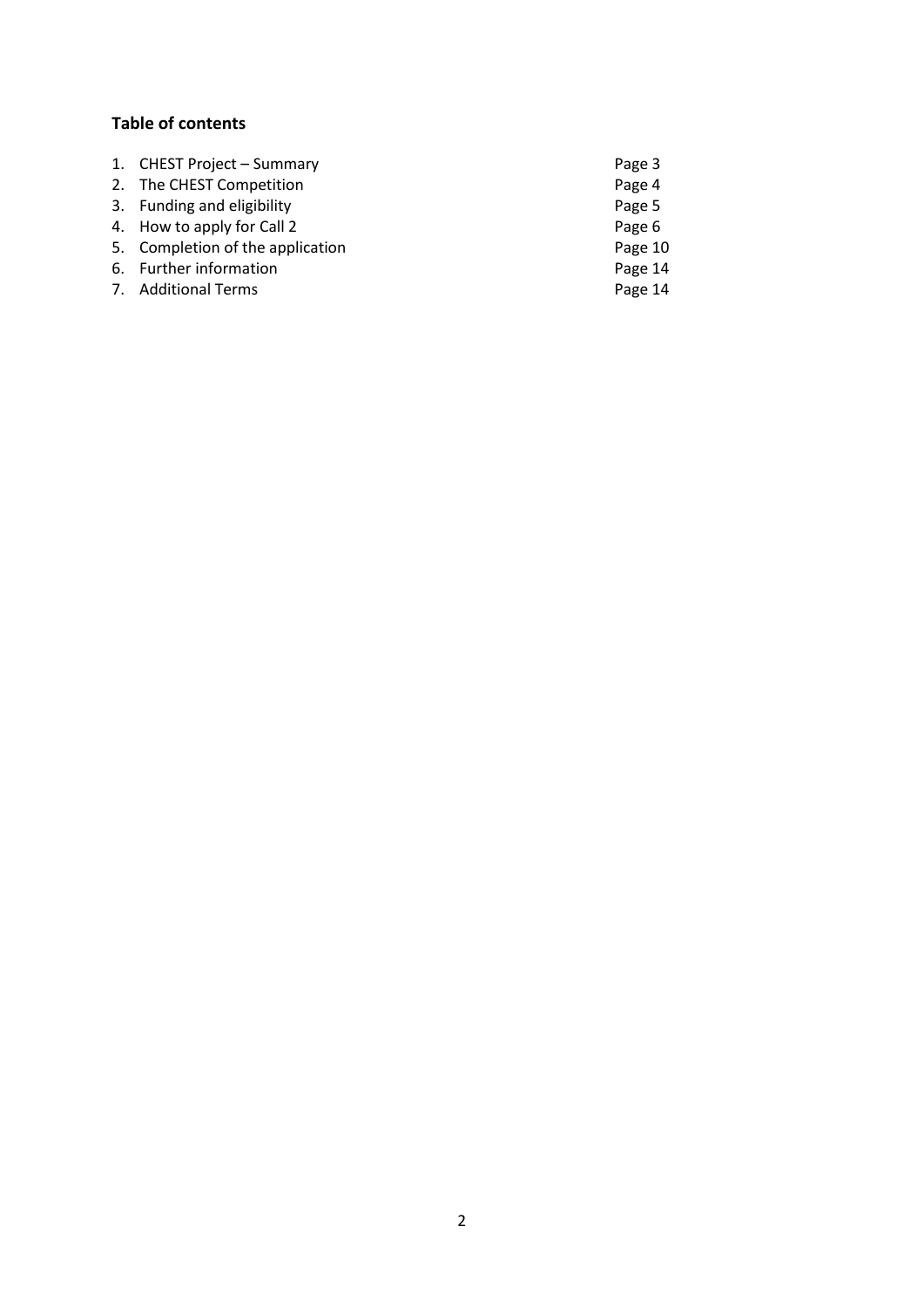# **1. The CHEST Project - Summary**

CHEST (Collective enHanced Environment for Social Tasks) is a 30 month Research and Development project supported under the Seventh Framework Programme to promote the development of digital based innovations that have the potential to address key societal challenges.

CHEST is based on the collaboration of three partners, Engineering Ingegneria Informatica SpA (IT), PNO Consultants Ltd (UK) and the European Institute for Participatory Media e. V. (D).

In addition to the development of an online community platform [\(www.chest-project.eu\)](http://www.chest-project.eu/) that will facilitate the sharing and exchanging of ideas, the CHEST project will also invest up to €2.5 million in seed finance for highly innovative digital based technologies, concepts and systems that address a specific societal challenge. The €2.5 million will be allocated through three open calls, the first of which (Call 1, 'Calls for Ideas') opened on the  $31<sup>st</sup>$  January 2014.

The type of the societal challenge targeted is open and can include any economic, environmental or social problem currently facing European citizens (potential categories are detailed in Section 5).

It will be the task of the applicant to justify why there is a need for their idea or solution with an understanding of the potential impact that could be achieved. Although open in topic, any challenge targeted cannot be limited to a single location or community but instead must be representative of a larger European issue.

Applications can be submitted by any individual or legal entity (either as a single applicant or collaborative submission), including private companies (irrespective of size), academic organisations or public bodies. All submissions must be made using the appropriate application form which can be downloaded via the CHEST website [\(www.chest-project.eu\)](http://www.chest-project.eu/), according to the timetable described on in Section 4.

The CHEST project is a competitive application process. Submissions made to *Call 2 - Calls for Partners* will be assessed and evaluated solely by independent assessors appointed by the CHEST Partners according to the process and evaluation criteria described in Section 5. Only the highest ranked proposals will receive support.

# **PLEASE NOTE: This document contains the eligibility criteria, key dates, competition process and application form details specific to Call 2- Call for Partners. It is essential for applicants to read this document before submitting an application.**

Applicants wishing to apply for support through *Call 1 - Call for Ideas* or *Call 3 - Call for Applications* should refer to the individual guidance documents for these call strands.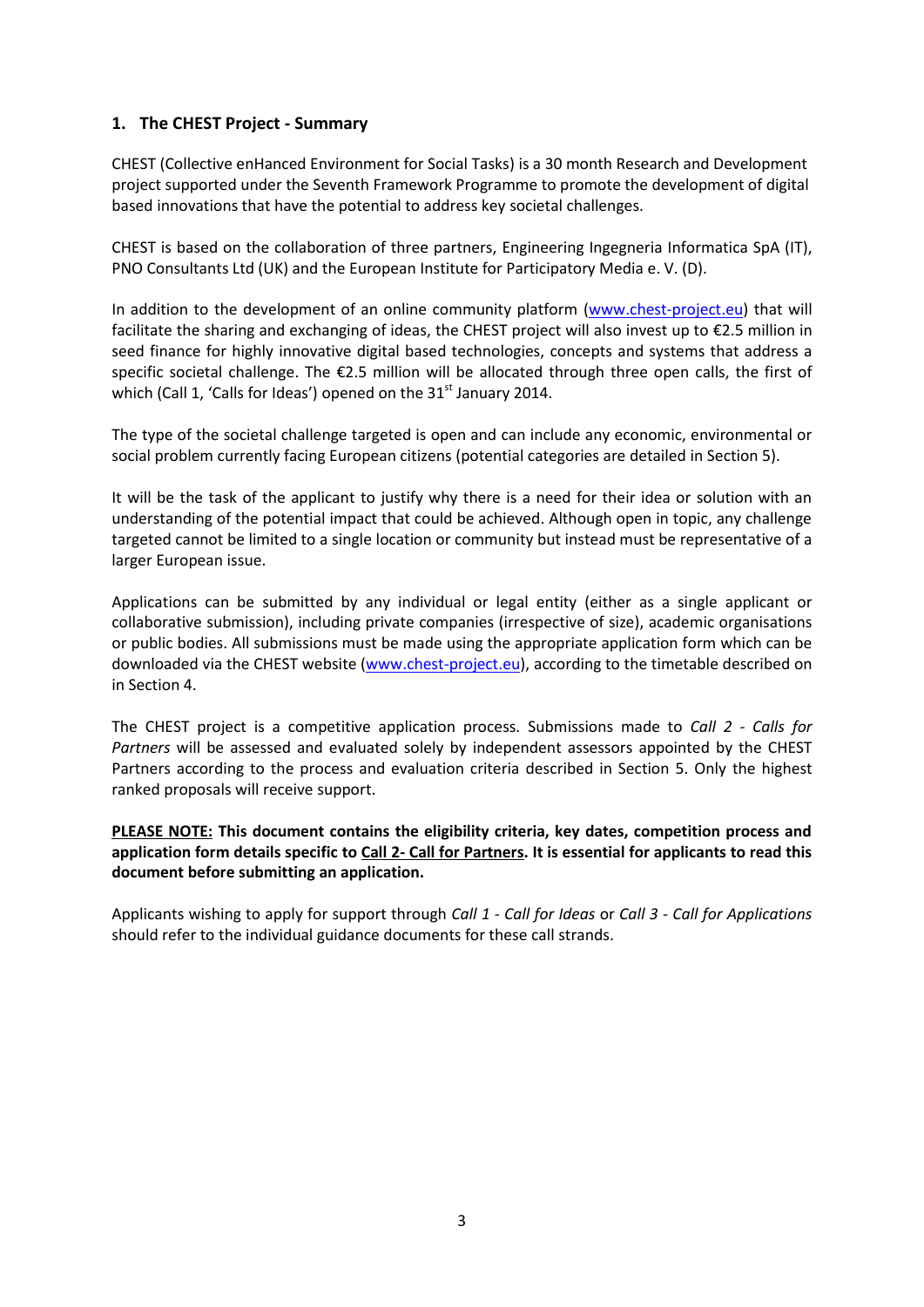# **2. The CHEST Competition**

The €2.5 million available will be allocated through three specific calls:

## **Call 1 – Calls for Ideas**

## **Award of €6k to investigate an innovative idea** (see Call 1 Guidelines for further information).

This call will support projects that seek to explore the technical feasibility, social impact potential or commercial viability of an idea. Activities could include market research or desk based investigation regarding the need and potential of an idea, competitor analysis, and even initial planning to take the project to a prototype stage, including potential costs and timescales.

# **Call 2 - Call for Partners**

## **Funding of up to €150k to develop an innovative 'market ready' product, service or process**.

This call will support projects that seek to advance a novel idea or basic research investigation to a stage that could be classified as 'market ready' (ready for deployment/roll out in the field) covering **T**echnology **R**eadiness **L**evel – TRL 7 and above (defined as: system prototype demonstration in operational environment). For reference see:

[http://ec.europa.eu/research/participants/data/ref/h2020/wp/2014\\_2015/annexes/h2020-wp1415](http://ec.europa.eu/research/participants/data/ref/h2020/wp/2014_2015/annexes/h2020-wp1415-annex-g-trl_en.pdf) [annex-g-trl\\_en.pdf](http://ec.europa.eu/research/participants/data/ref/h2020/wp/2014_2015/annexes/h2020-wp1415-annex-g-trl_en.pdf)

Eligible activities include: advanced prototype development and evaluation (resulting in a market ready deliverable) and the development of marketing/exploitation strategies (including routes to market).

Expected outcome:

- 1. *A product/process/service* that is ready for market-oriented deployment in an operational environment.
- 2. *Final Report.* All participants must complete a 'Final Report' template after the finalisation of the project, when the project is declared ("completed"). This form is required for all projects whether they are successfully or unsuccessfully finished. The document will summarise your activities delivered within the scope of CHEST funding as well as the results obtained while executing the project. It will also detail how market introduction is planned. The Report should also be in line with the format suggested by the Social Reporting Standard (SRS). Please refer to <http://www.social-reporting-standard.de/en> for details on SRS.

#### **Call 3 - Call for Applications** (see Call 3 Guidelines for further information).

This call will seek to support the best projects resulting from Call 1. The call will also invite submissions from new applicants. **Projects will receive a financial contribution of up to €60k**. Activities should aim to advance an innovative idea to the development of a prototype/demonstrator of a technologically innovative product, service or process. This can include the development of a prototype that could be classified as a 'works-like' and 'looks-like' version of the expected final solution which could not be sold commercially. Eligible activities include prototype development, trials and testing and the development of a business plan indicating routes for future exploitation.

Further information regarding Call 3 and expected deliverables can be found in the Guidance for Applicants specific to this call category.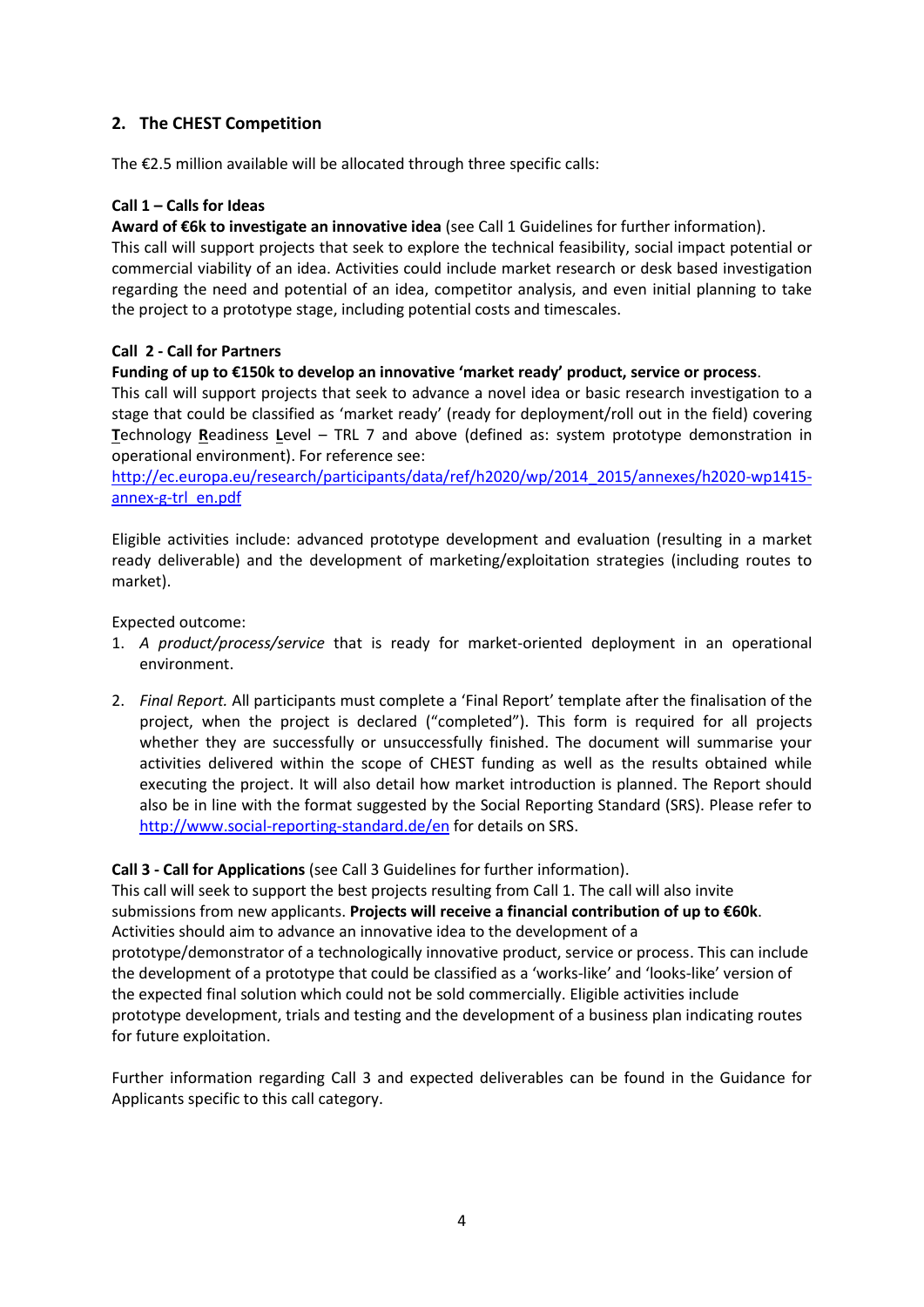# **3. Funding and Eligibility**

- ∞ The project must be based on activity conducted within an established Member State or an FP7 Associated country<sup>1</sup>. Proof of address may be requested.
- ∞ Applications must meet all of the requirements for submission as detailed in these Guidelines for Applicants.
- ∞ Any project submitted must offer a level of innovation or novelty with regard to solving the specific societal challenge addressed, must be digital-based and must be targeted towards a specific and clearly defined societal challenge.
- ∞ Projects can be either technically innovative or include the application of an established technology to a new market/application.
- $\infty$  The same project idea can only be submitted once within a particular call. It is however acceptable for the same idea to be submitted under both Call 2 and Call 3.
- $\infty$  Proposals must meet the scope of the competition as detailed in the Summary section above.
- ∞ Applications can be submitted by any individual or legal entity, including private companies (irrespective of size), academic organisations or public bodies.
- ∞ In consideration of the results of the evaluation procedures, any awards made are at the sole discretion of the CHEST Project Partners and are not subject to appeal.
- ∞ The applicant must agree to the terms of use of the CHEST website in full.
	- o *You must not use our website in any way that causes, or may cause, damage to the website or impairment of the availability or accessibility of the website; or in any way which is unlawful, illegal, fraudulent or harmful, or in connection with any unlawful, illegal, fraudulent or harmful purpose or activity.*
	- o *You must not use our website to copy, store, host, transmit, send, use, publish or distribute any material which consists of (or is linked to) any spyware, computer virus, Trojan horse, worm, keystroke logger, rootkit or other malicious computer software.*
	- o *You must not conduct any systematic or automated data collection activities (including, without limitation, scraping, data mining, data extraction and data harvesting) on or in relation to our website without our express written consent.*
	- o *You must not use our website to transmit or send unsolicited commercial communications.*
	- o *You must not use our website for any purposes related to marketing without our express written consent.*
	- o *You must not post or transmit any unlawful, threatening, libellous, harassing, defamatory, vulgar, obscene, pornographic, profane, or otherwise objectionable content.*

#### **Levels of Funding**

**.** 

Applicants must decide which call is most appropriate to the nature and maturity of their project and funding requirement. Funding is subject to the following maximum values and project durations.

| Call                         | <b>Maximum Award</b> | <b>Maximum Project Duration</b> |
|------------------------------|----------------------|---------------------------------|
| Call for Ideas               | €6k                  | 2 months                        |
| <b>Call for Partners</b>     | €150 $k$             | 12 months                       |
| <b>Call for Applications</b> | €60k                 | 12 months                       |

 $<sup>1</sup>$  The FP7 Associated countries are Albania, Bosnia and Herzegovina, Croatia, FYR Macedonia,</sup> Iceland, Israel, Liechtenstein, Montenegro, Norway, Serbia, Switzerland, Turkey.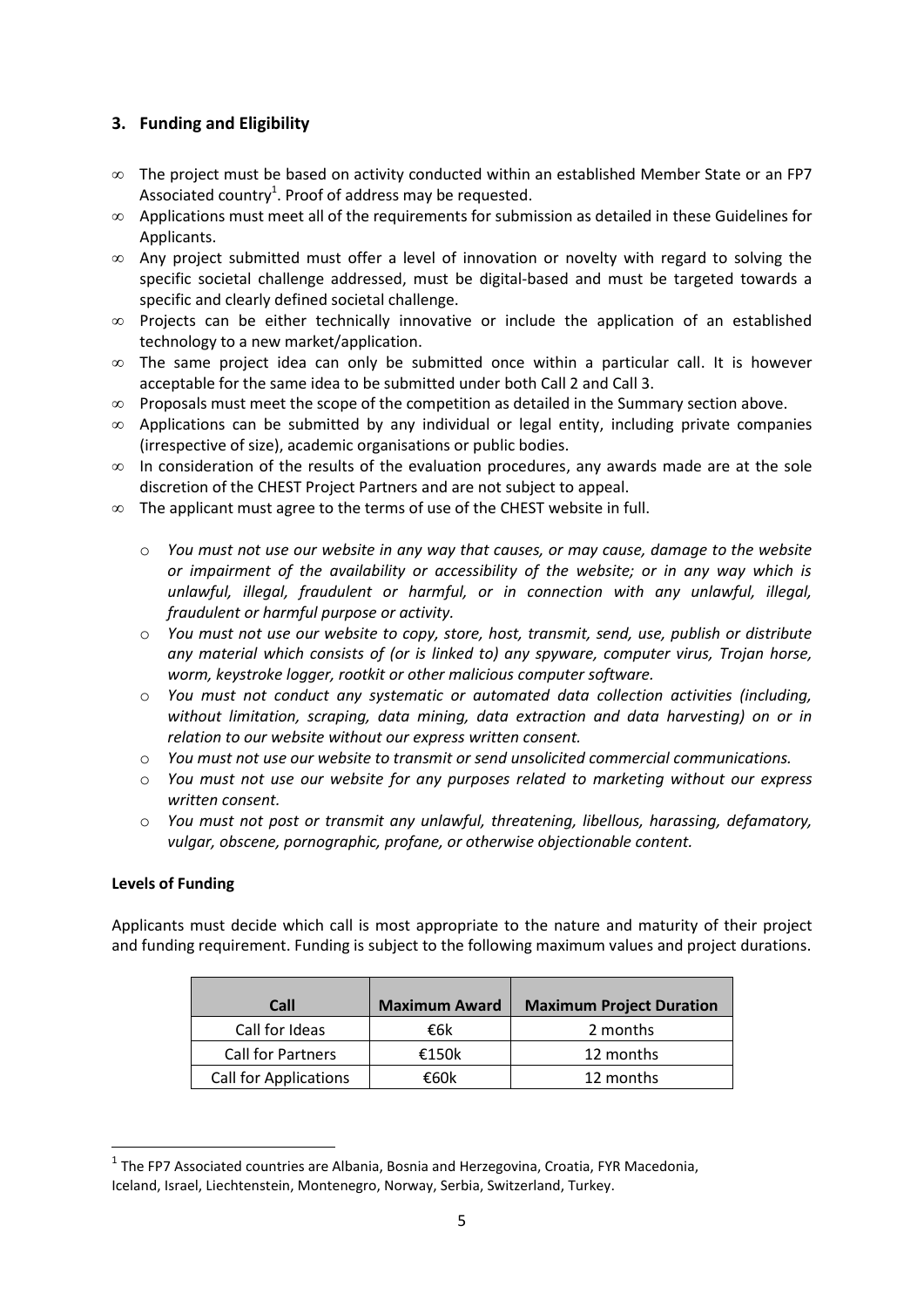# **4. How to apply for Call 2**

Each Call is based on a one stage submission process - there is no expression of interest or prequalification stage.

#### **Registration for Call 2**

Applicants can download and complete the application form entitled 'Call 2 Application form (word document)' from the "Call 2" page of the CHEST project website. All applications must be made using this form. Applications cannot be made via any other means. You will need to start a new application for each idea/project you wish to apply for.

## **Completed forms should then be emailed to** [call2@chest-project.eu.](mailto:call2@chest-project.eu)

Please note that once you have emailed your application (i.e. commit the application for assessment), you will not have the opportunity to revise your application. Therefore **please ensure that you are entirely happy with your application before you make the final decision to submit.**

# **Applications should be submitted in pdf format with the word FINAL included. Submission means that you agree to the Terms outlined in Section 7 of this document and if successful agree to join the CHEST Consortium as a partner.**

Applications to Call 2 can be submitted at any time up until **17.00 CET 31st May 2014.** Email confirmation of any applications received will be given.

#### **Competition Timetable**

The CHEST Competition will be undertaken according to the following timetable.

| <b>Timeline Summary</b>                                               | Call                          | Date                                                                |
|-----------------------------------------------------------------------|-------------------------------|---------------------------------------------------------------------|
| <b>CHEST Competition opens.</b><br>Launch of Call 1 - Calls for Ideas | Call 1: Call for Ideas        | 31 <sup>st</sup> January 2014                                       |
| Deadline for the submission of<br>applications for Call 1             |                               | 17.00 CET 31 <sup>st</sup> May 2014**                               |
| <b>Evaluation process</b>                                             |                               | From 15 <sup>th</sup> February to the<br>30 <sup>th</sup> June 2014 |
| <b>Notification of Decision</b>                                       |                               | From 30 <sup>th</sup> June 2014                                     |
| Launch of Call 2 - Calls for Partners*                                | Call 2: Calls for Partners    | 31 <sup>st</sup> March 2014                                         |
| Deadline for the submission of<br>applications for Call 2             |                               | 17.00 CET 31 <sup>st</sup> May 2014                                 |
| <b>Evaluation process</b>                                             |                               | From 1st June to 31st July<br>2014                                  |
| Notification of Decision                                              |                               | From the 31 <sup>st</sup> July 2014                                 |
| Signing of Grant Agreements                                           |                               | From the 31 <sup>st</sup> July to 31 <sup>st</sup><br>October 2014  |
| Earliest project start date                                           |                               | From 1st November 2014                                              |
|                                                                       |                               |                                                                     |
| Launch of Call 3 - Call for applications*                             | Call 3: Call for Applications | $31st$ July 2014                                                    |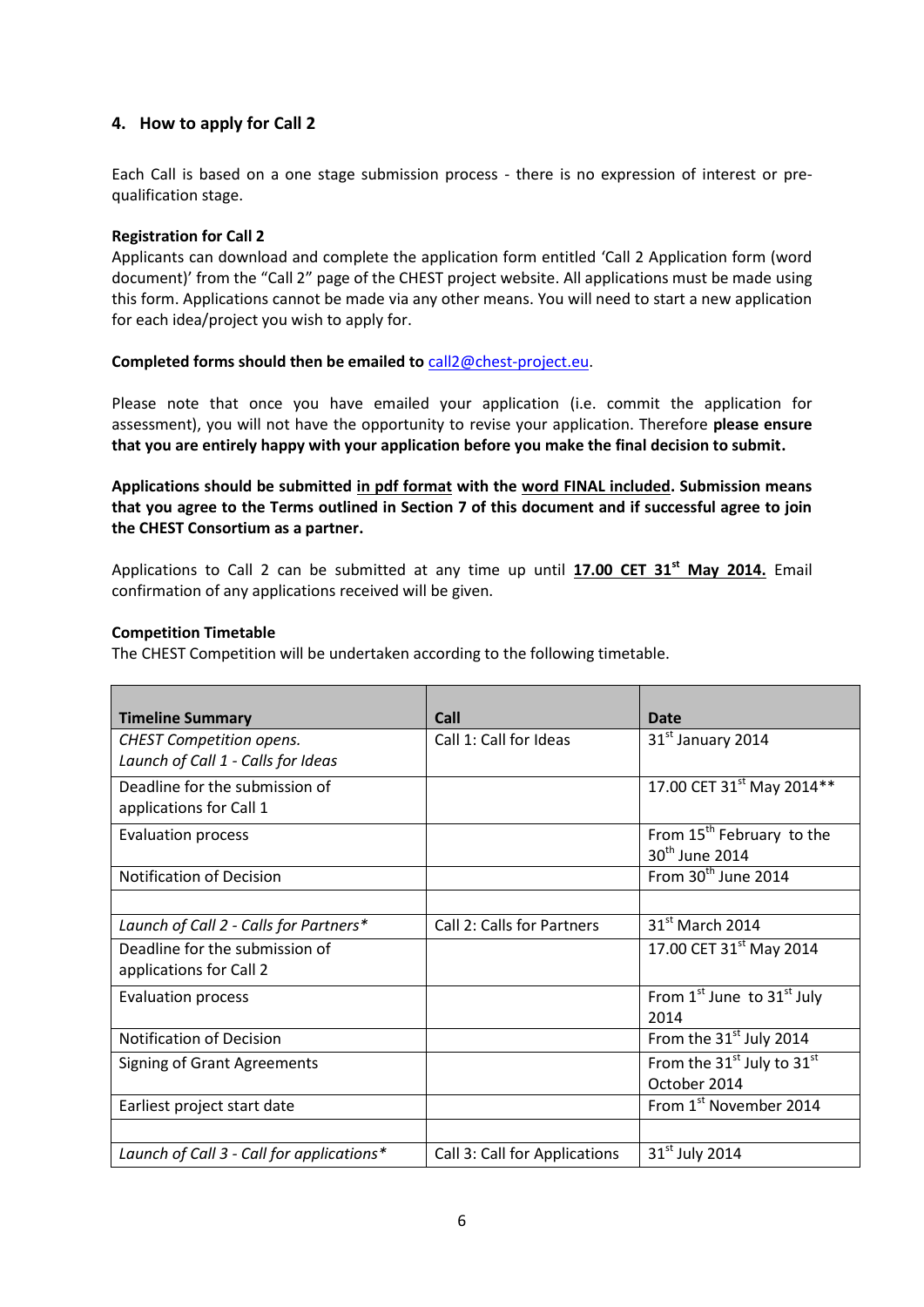| Deadline for the submission of     | 17.00 CET 30 <sup>th</sup> September               |
|------------------------------------|----------------------------------------------------|
| applications for Call 3            | 2014                                               |
| <b>Evaluation process</b>          | From 1 <sup>st</sup> October to 17 <sup>th</sup>   |
|                                    | November 2014                                      |
| Notification of Decision           | From the 17 <sup>th</sup> November                 |
|                                    | 2014                                               |
| <b>Signing of Grant Agreements</b> | From 17 <sup>th</sup> November to 31 <sup>st</sup> |
|                                    | December 2014                                      |
| Earliest project start date        | 2 <sup>nd</sup> January 2015                       |

\**The CHEST Project Partners reserve the right to adjust the timetable of the calls.*

\*\* Deadline extended from the  $30<sup>th</sup>$  April 2014

The submission deadline for all calls is **17.00 CET**. We are unable to accept any applications after this time. **Please do not leave your submission to the last minute.**

*If any technical difficulties arise or if you identify any errors in your submission, we will not be able to grant an extension to the above deadlines. It is your responsibility to ensure you follow the competition guidance rules and in doing so allow sufficient time to complete all of the submission requirements described in this document.*

# **Call 2 Assessment Process**

The CHEST competition is a competitive application process.

Independent assessors will be appointed by the CHEST partners in accordance with standard European rules.

Assessors will be recruited according to their level of expertise relevant to CHEST with the aim of creating a balance between academics, users, gender balance and reasonable geographical distribution.

All assessors are required to sign confidentiality agreements and to declare any potential conflicts of interest. They are required to treat applications in the strictest of confidence and to apply due information protection rules.

Assessors are engaged as individuals, not as representatives of their employment. They are required to carry out an assessment of the proposals themselves and not to ask anyone else to review an application in their place nor to ask anyone to give another opinion of their assessment. All assessors will be briefed by the CHEST Partners to undertake assessments according to the CHEST Project requirements and evaluation criteria detailed in Section 5.

A standard assessment process applies to all applications as follows:

- $\circ$  Applications are forwarded to assessors who will remotely evaluate the applications received.
- $\circ$  The evaluation process will take place from the 1<sup>st</sup> June to the 31<sup>st</sup> July 2014.
- o Each application is marked by a minimum of three assessors.
- o Each application is assessed against the same set of questions.
- o Each assessor is required to complete and submit a scoring-sheet with comments for each application they are assigned to assess.
- o A report is compiled to identify ranked order of all applications based on the average of all assessor scores; this is known as the results sheet.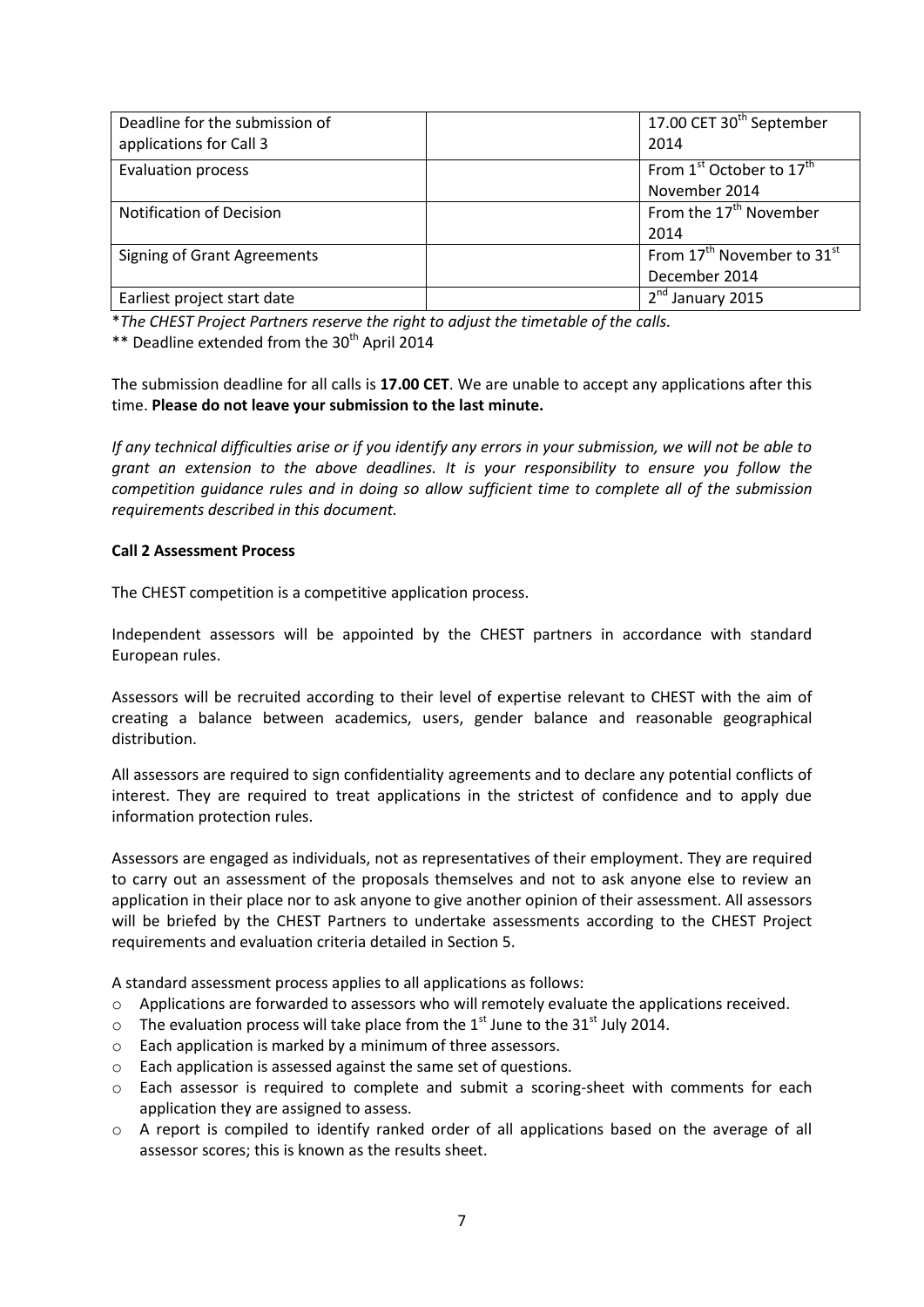- o The results sheet is reviewed and moderated by the CHEST Partners. The highest ranking applications, subject to a minimum quality threshold, are recommended for funding.
- $\circ$  Moderation involves checking for any outlying scores, i.e. if one of the scores varies considerably to the other two scores. If an outlying score is identified then two additional assessments are requested, bringing the total number of assessors reviewing the application to 5.
- o Whilst the CHEST Partners engage assessors to act on their behalf, the CHEST partners retain the right of decision over scope and to whether a proposal is in or out of scope absolutely. Projects considered out of scope will not be funded.
- $\circ$  All applications will be assessed on individual merit in accordance with the evaluation criteria detailed in Section 5.
- o The comments provided by the assessors noted on the results sheets forms the official feedback provided to applicants.

#### **Notification**

Following the ranking of projects, applicants will be informed by email whether the application was successful, subject to compliance with the CHEST Call 2 terms and conditions (below).

At the end of the application and assessment process for Call 2, the CHEST Project Partners will also publicise the results of the competition on the CHEST website with a short description of the ideas supported. The CHEST Project Partners may also include reference to some of the successful applications in any dissemination material related to the project such as future press releases.

Please note that only the public description of the project provided in the application form will be made available in the public domain the application is successful. Applicants will not be able to opt out of the public description being published.

#### **Re-application and right to appeal**

The comments provided by the assessors on the results sheet forms the feedback provided to applicants. Feedback will be made available to successful and unsuccessful applicants, within two weeks of the date of notification. No additional feedback will be provided and there will be no further discussion on the application.

If unsuccessful, you may choose to re-apply for funding to **Call 3 for the same project (from the 31st July until 30th September),** although taking into account the nature (and maturity) of projects sought in Call 3. The decision to re-apply rests with you, and addressing specific feedback from the assessors does not guarantee success in a future round.

There is no right of appeal against the decisions of the panel.

#### **Successful Applicants**

Successful applicants will receive an email with information about the next steps and a template for the completion of the written deliverables (Interim and Final Reports – see below). If the applicant wishes to accept the funding, they will need to reply to the email confirming acceptance with your bank details for payment purposes. The funding must be accepted within 10 working days of receiving this email. Failure to do so will result in withdrawal of the award offer.

Given the fact that the level of funds that will be granted under Call 2 exceeds  $\epsilon$ 60k it is required that any applicant successful in receiving support through Call 2 will also be required to join the CHEST consortium as a full Partner. As such they will be required to: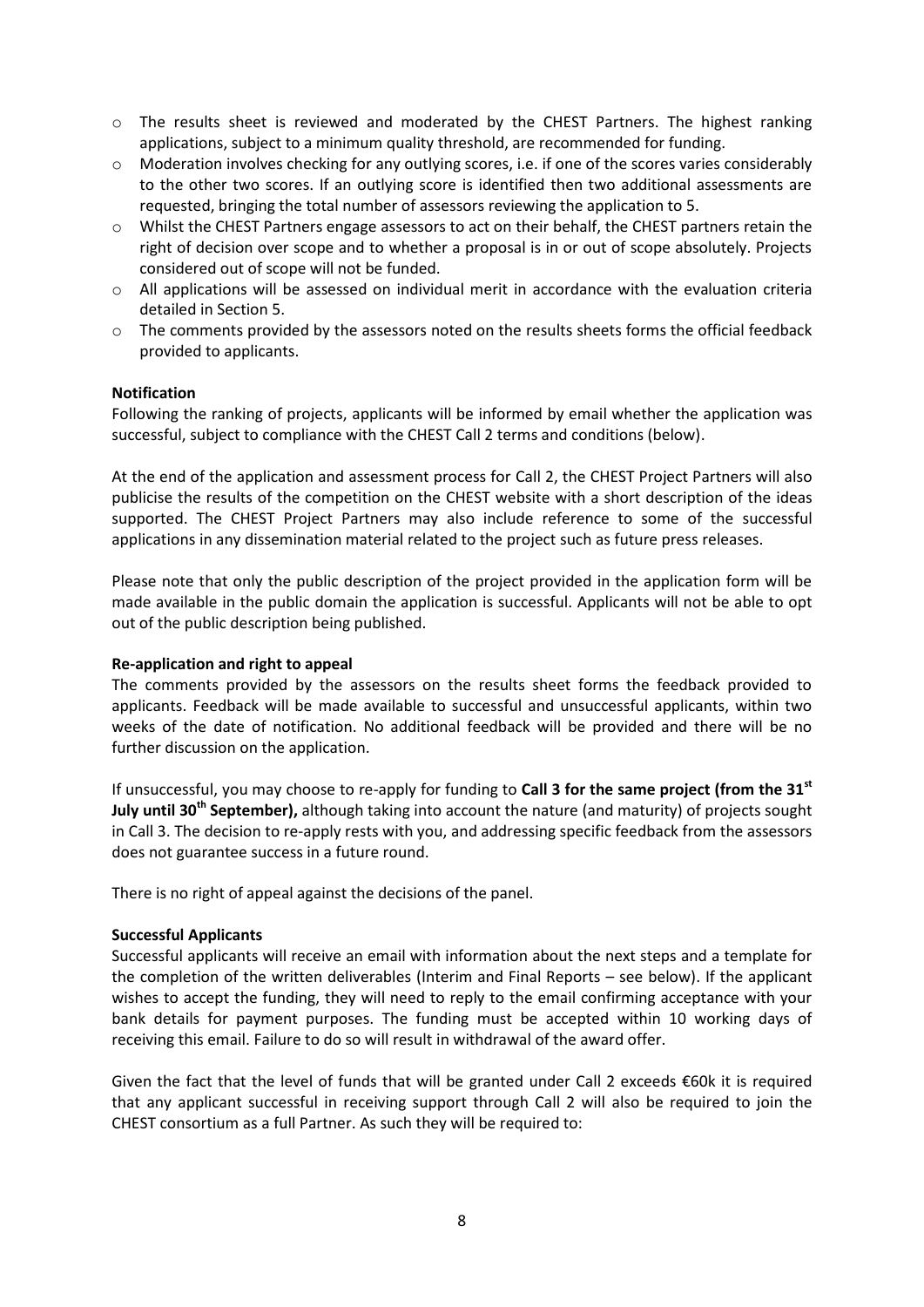- o Sign up to the terms of the Grant Agreement for the CHEST Project which can be download from the CHEST website.
- o Be subject to legal validation.
- $\circ$  Provide all detailed data requested by the Commission for the purposes of the proper administration of the project and for the signing of the Grant Agreement.
- o Carry out the project jointly with the other CHEST Partners, taking all necessary and reasonable measures to ensure that the project is carried out in accordance with the terms and conditions of the Grant agreement.
- o Be responsible for managing own performance and finances including declaring receipts. It will be the partner's individual responsibility to report to the CHEST partners their direct and indirect (overhead) eligible costs.
- $\circ$  Sign the Consortium Agreement (stipulating their obligations to the project regarding scope of work to be undertaken, reporting requirements).

Projects will be unable to start until the above has been agreed and completed satisfactorily. Copies of all relevant documentation can be found on the CHEST website under Call 2.

# **Call 2 Payment of funds**

Funding for Call 2 will be paid according to following:

- Single pre-financing of up to 40% of the total financial contribution at the beginning of the project (start date to be agreed with CHEST Partners).
- Intermediate payment of up 40% of the total financial contribution at mid-point of the project and the signature of the interim report by the CHEST Partners.
- Final 20% after successful completion and the sign off of the final report.

All payments will be made within 30 working days.

#### **Reporting**

All projects will be assigned a Monitoring Officer (MO) from one of the three existing CHEST Partners who will keep in touch with you during your project to ensure that the work is being undertaken as planned and to act as your first point of contact. They will also be responsible for the approval and sign off of the two reports.

Each applicant will be required to submit two reports within the project duration:

- (I) Interim report halfway through the duration of the project. This will include a summary of progress made against the project plan, the key achievements made, details of any issues encountered, summary of planned activity. A template will be provided.
- (II) Final report at the end of the project. This report should be submitted within 1 month of the agreed end date of the project and will describe the projects main achievements, strategy for exploitation (including a description of any barriers), financing and partnering requirements for any further development/exploitation requirements, timetable for exploitation, potential impact to you as an applicant and targeted social problem. This report should be written in line with the format suggested by the Social Reporting Standard (SRS). Please refer to<http://www.social-reporting-standard.de/en> for details on SRS. A template will be provided to successful applicants.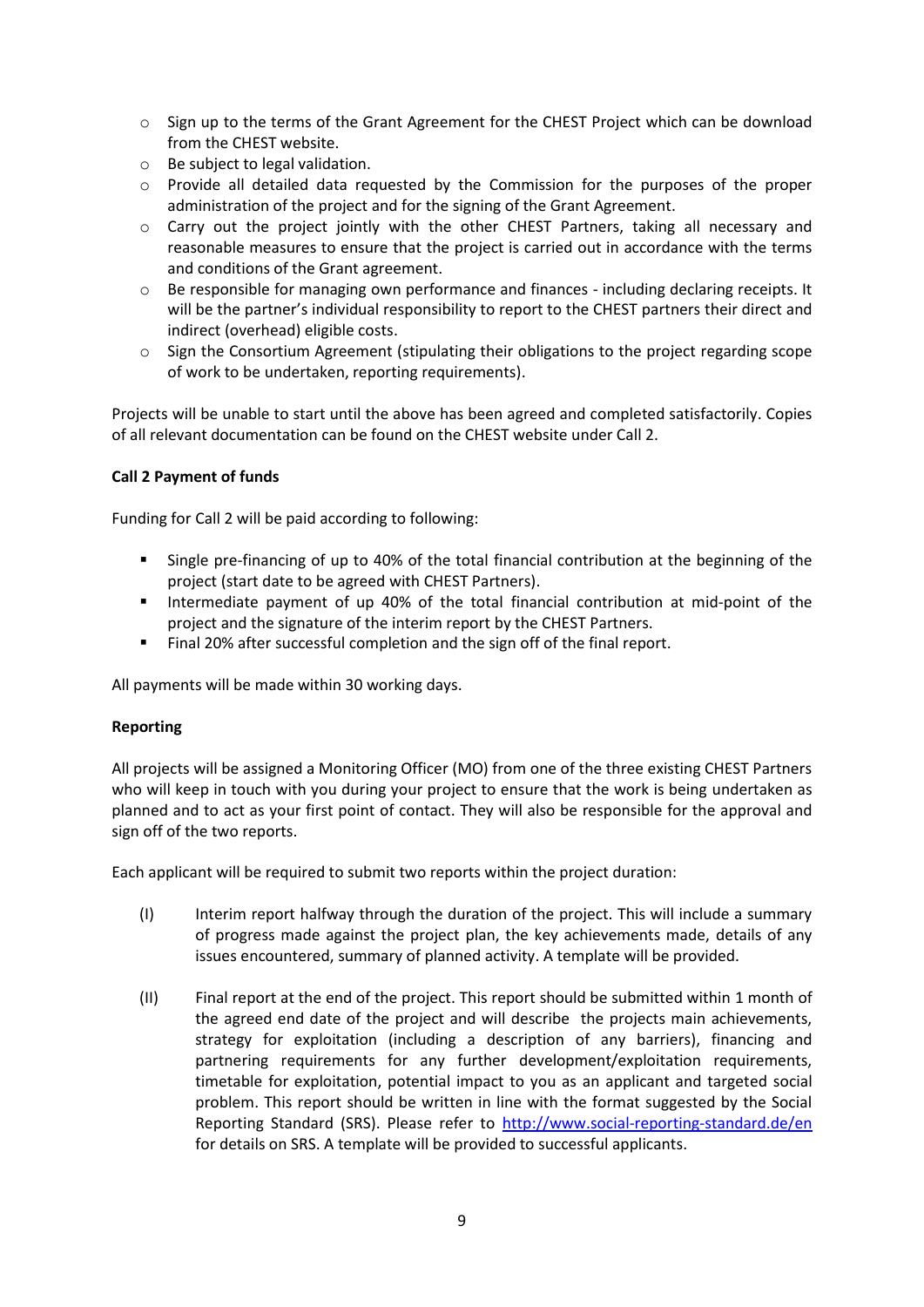# **5. Completion of the Application**

**This section explains the structure of the application form for a submission to** *Call 2- Call for Partners* **and offers guidance on the information to include in each section**. It is important that applicants address and respond to each question clearly to enable the assessors to fully understand and evaluate your application. Applicants are encouraged to fully utilise the character limits set for each question. **All ideas should be submitted in English using the application template provided on the CHEST website.**

The structure of the submission is as follows (all sections **are mandatory unless otherwise stated**):

| <b>Question</b>                | <b>Guidance</b>                                                                       |
|--------------------------------|---------------------------------------------------------------------------------------|
| <b>Categories of societal</b>  | Select the category(s) that best describes the societal challenge.                    |
| challenges                     | 1. Knowledge Society and Education                                                    |
|                                | 2. Social Inclusion, Human Rights and Equality                                        |
|                                | 3. Civic Empowerment and Community Engagement                                         |
|                                | 4. Environment and Sustainability                                                     |
|                                | 5. Health and Demographic Change                                                      |
|                                | 6. Economic Empowerment and Prosperity                                                |
|                                | 7. Other                                                                              |
| <b>Categories of digital</b>   | Select the category(s) that best describes the digital aspect of the project          |
| solutions                      | 1. Social Software                                                                    |
|                                | 2. Open Source                                                                        |
|                                | 3. Physical Computing                                                                 |
|                                | 4. Geolocation                                                                        |
|                                | 5. Web/Internet                                                                       |
|                                | 6. Audiovisual                                                                        |
|                                | 7. Data                                                                               |
|                                | 8. Mobile                                                                             |
|                                | 9. Other                                                                              |
| <b>Project title</b>           | Max 50 characters. This title is important as it introduces your project to           |
|                                | the assessors.                                                                        |
| <b>Project outline (Public</b> | Provide a short summary of the project that could be used for future                  |
| <b>Description) (max 1500</b>  | publicity (max 1500 characters).                                                      |
| characters)                    | This should be a brief, <i>public facing</i> description of the project $-$ no more   |
|                                | than 1500 characters - using language that can be understood by people                |
|                                | without specialist knowledge or expertise. It should explain why the project          |
|                                | is innovative and describe the key aims and objectives.                               |
|                                | This Section will not be assessed.                                                    |
| <b>Project Duration</b>        | Estimated start and end date for your project.                                        |
|                                | Please note: The start date cannot be earlier than the 1 <sup>st</sup> November 2014. |
|                                | The end date cannot be later than the 31 <sup>st</sup> December 2015.                 |
| <b>Project Location</b>        | Please state where the project activities will take place.                            |
| <b>Proposer Details</b>        | Enter the full name of the applicant organisation (if applicable).                    |
|                                | Enter the full name of the person responsible for the application.                    |
|                                | Enter the full postal address & postcode (including country), email address           |
|                                | and telephone number of the person responsible for the application                    |

## **PART A - Applicant and Project Details**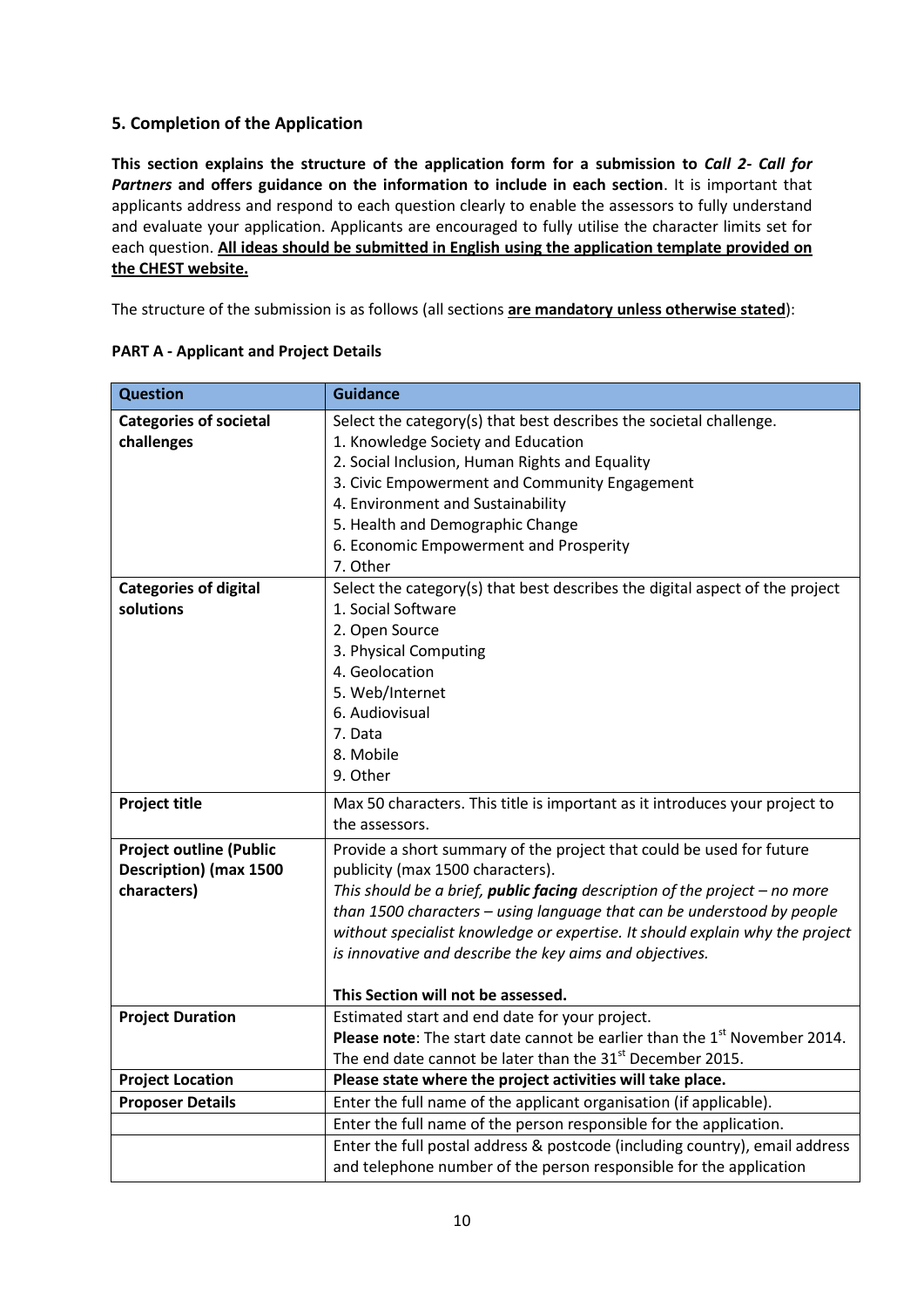| If applicable - Number of staff in your organisation (including Directors) |
|----------------------------------------------------------------------------|
| If applicable - Please provide your most recent turnover figure from       |
| annual accounts and the date of those accounts                             |
| How did you hear about the CHEST Competition?                              |

#### **PART B**

## **Section 1: Excellence**

You should complete the following four questions related to the Scientific and Technical Excellence of your project. The scores are equally weighted.

| <b>Challenge description (max</b>                | Describe the type of Societal Challenge(s) targeted and identify why there                                                                                                                                                                                                                                                                                         |
|--------------------------------------------------|--------------------------------------------------------------------------------------------------------------------------------------------------------------------------------------------------------------------------------------------------------------------------------------------------------------------------------------------------------------------|
| 3000 characters)                                 | is a need for the project.                                                                                                                                                                                                                                                                                                                                         |
| <b>Project objectives (max</b>                   | Describe the objectives of your project and define specifically what the                                                                                                                                                                                                                                                                                           |
| 3000 characters)                                 | project will seek to deliver (product, process, service).                                                                                                                                                                                                                                                                                                          |
|                                                  | Detail how the project will address the specific Societal Challenge(s)<br>detailed above.                                                                                                                                                                                                                                                                          |
| Maturity of the project<br>(max 2000 characters) | Detail the current stage of development of the project and summarise any<br>background work delivered to date. Where appropriate, mention key<br>milestones that led to the current stage (e.g. prototype, field trials, pilot<br>studies).                                                                                                                        |
| <b>Innovation (max 3000</b><br>characters)       | Explain the novelty of your project. When addressing this question, it is<br>important to reference competing solutions and to provide a preliminary<br>comparison with alternatives solving the same of similar societal<br>problems.                                                                                                                             |
|                                                  | Describe the evidence you have to substantiate your belief that the<br>intended work is innovative. This should not be based on your opinion<br>alone. Evidence could include the results of patent searches, competitor<br>analyses, literature reviews etc. If applicable, you should also briefly<br>outline your own background IPR as related to the project. |

#### **Section 2 Impact**

You should complete the following three questions related to the potential impact of your project. The scores are equally weighted.

| 3000<br>Target group<br>(max<br>characters) | Define the targeted users of the final solution. Please quantify where<br>possible.<br>Define any potential barriers that that may need to be overcome to realize<br>your project. |
|---------------------------------------------|------------------------------------------------------------------------------------------------------------------------------------------------------------------------------------|
| Potential impact (max 3000                  | Describe the benefits that could be achieved for these users as a result of                                                                                                        |
| characters)                                 | your project. Please consider this in terms of economic, social and                                                                                                                |
|                                             | environmental benefits.                                                                                                                                                            |
| Route to market (max 3000                   | Describe the next steps required to implement and deploy your proposed                                                                                                             |
| characters)                                 | product, process or service into an operational environment or market.                                                                                                             |
|                                             | For example testing, evaluation, attainment of any accreditation,                                                                                                                  |
|                                             | identification of an early adopter etc.                                                                                                                                            |
|                                             |                                                                                                                                                                                    |
|                                             | Define an initial plan for the sustainability of the project results, i.e. own                                                                                                     |
|                                             | commercialisation or licensing?                                                                                                                                                    |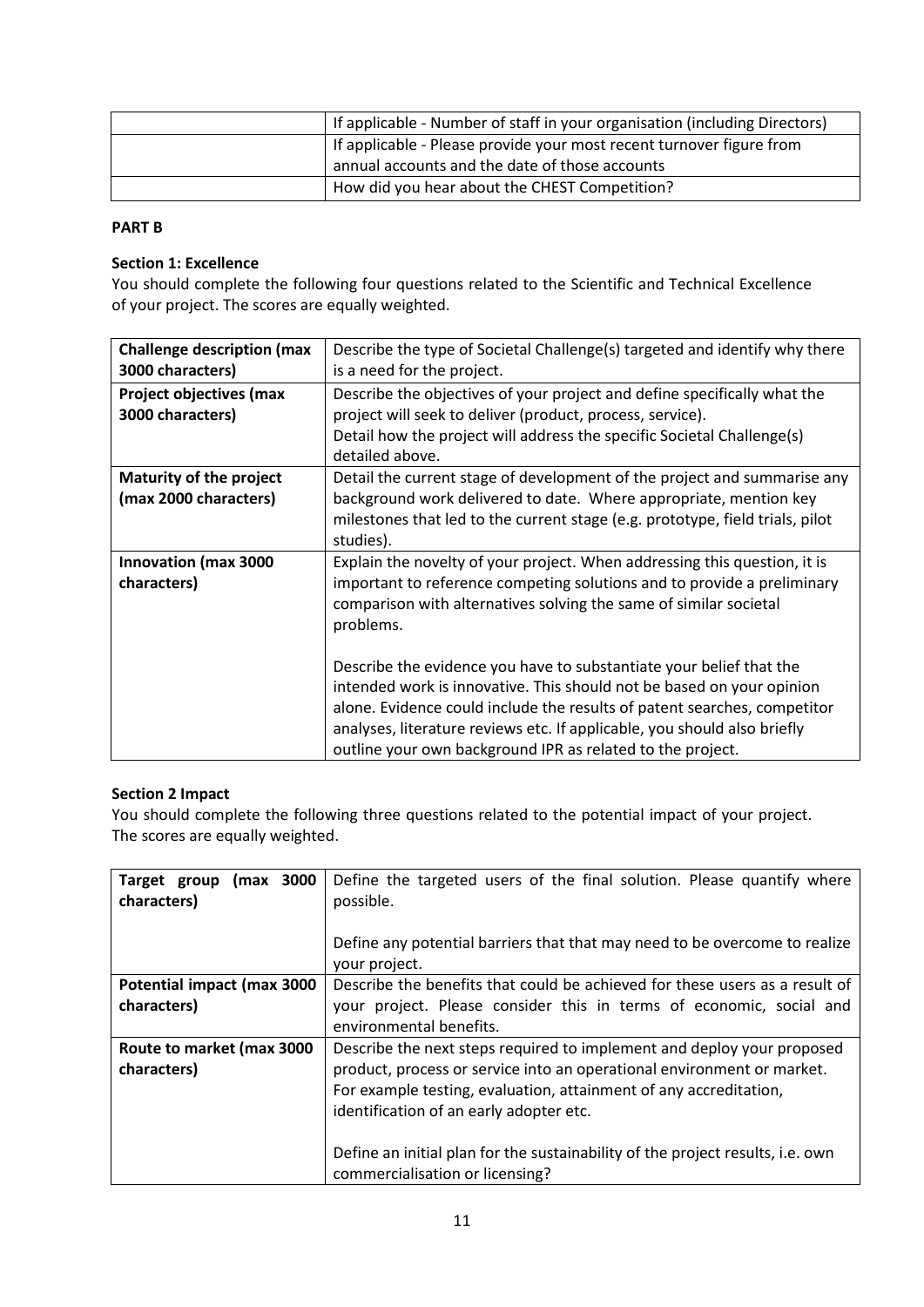| Estimate of the total funding requirements. |
|---------------------------------------------|
| Approximate time for first implementation.  |

# **Section 3 Implementation**

You should complete the following questions related to the implementation of your project. The scores are equally weighted.

| Project plan (max 4000<br>characters) | Please provide an overview of the proposed development activities that<br>you will undertake within the context of the project (work plan). Please<br>break the project activities down into clear work packages (including<br>indicative timing for each) with at least 2-3 deliverables clearly defined. A<br>deliverable means a distinct output of the project for example final<br>prototype, business plan etc.<br>Identify any key risks and uncertainties that may be encountered in the<br>project, rate each risks as High/Medium/Low and describe how you might<br>mitigate these key risks. |
|---------------------------------------|---------------------------------------------------------------------------------------------------------------------------------------------------------------------------------------------------------------------------------------------------------------------------------------------------------------------------------------------------------------------------------------------------------------------------------------------------------------------------------------------------------------------------------------------------------------------------------------------------------|
| <b>Competences of the</b>             | Detail any relevant skills and experience that demonstrates the capability                                                                                                                                                                                                                                                                                                                                                                                                                                                                                                                              |
| applicant (max 2000                   | of the applicant to develop and advance the project. Please consider this                                                                                                                                                                                                                                                                                                                                                                                                                                                                                                                               |
| characters)                           | in terms of your capability to both develop and exploit the technology.                                                                                                                                                                                                                                                                                                                                                                                                                                                                                                                                 |
|                                       | Please also describe if any aspects of the development will need to be                                                                                                                                                                                                                                                                                                                                                                                                                                                                                                                                  |
|                                       | undertaken by any subcontractors. If so please describe who.                                                                                                                                                                                                                                                                                                                                                                                                                                                                                                                                            |

# **Financial Costs**

| <b>Eligibility and Funding</b> | The funding model for this call is similar to that of FP7, since the         |
|--------------------------------|------------------------------------------------------------------------------|
| Levels                         | successful applicants will be required to become a partner of the CHEST      |
|                                | FP7 funded project. It is expected that all applicant activity will be       |
|                                | incurred as RTD activity (research and development).                         |
|                                | As RTD activity, project costs will be funded at 50% of the total cost       |
|                                | figure. If you are a non-profit or public body, a research organisation, a   |
|                                | secondary or higher education establishment or a small or medium             |
|                                | enterprise (SME), you may request up to 75% funding.                         |
|                                | According to the new SME definition by the EC, possible relationships        |
|                                | with other enterprises can affect your SME status. You can check the         |
|                                | criteria for SME eligibility here http:// http://cordis.europa.eu/fp7/find-  |
|                                | doc en.html                                                                  |
|                                | Eligible costs come under the following categories:                          |
|                                | <b>Personnel Costs</b>                                                       |
|                                | These are the labour costs of the person/team engaged on the project.        |
|                                | These must be actual costs incurred and paid to be eligible. The figure      |
|                                | used to calculate the payroll cost of an individual is the gross salary plus |
|                                | compulsory employer social security contributions.                           |
|                                | <b>Direct Costs</b>                                                          |
|                                | This is the cost of materials/consumables necessary for your project,        |
|                                | relevant travel and subsistence costs necessary to undertake the             |
|                                | project (including the costs of attending up to 3 project meetings with      |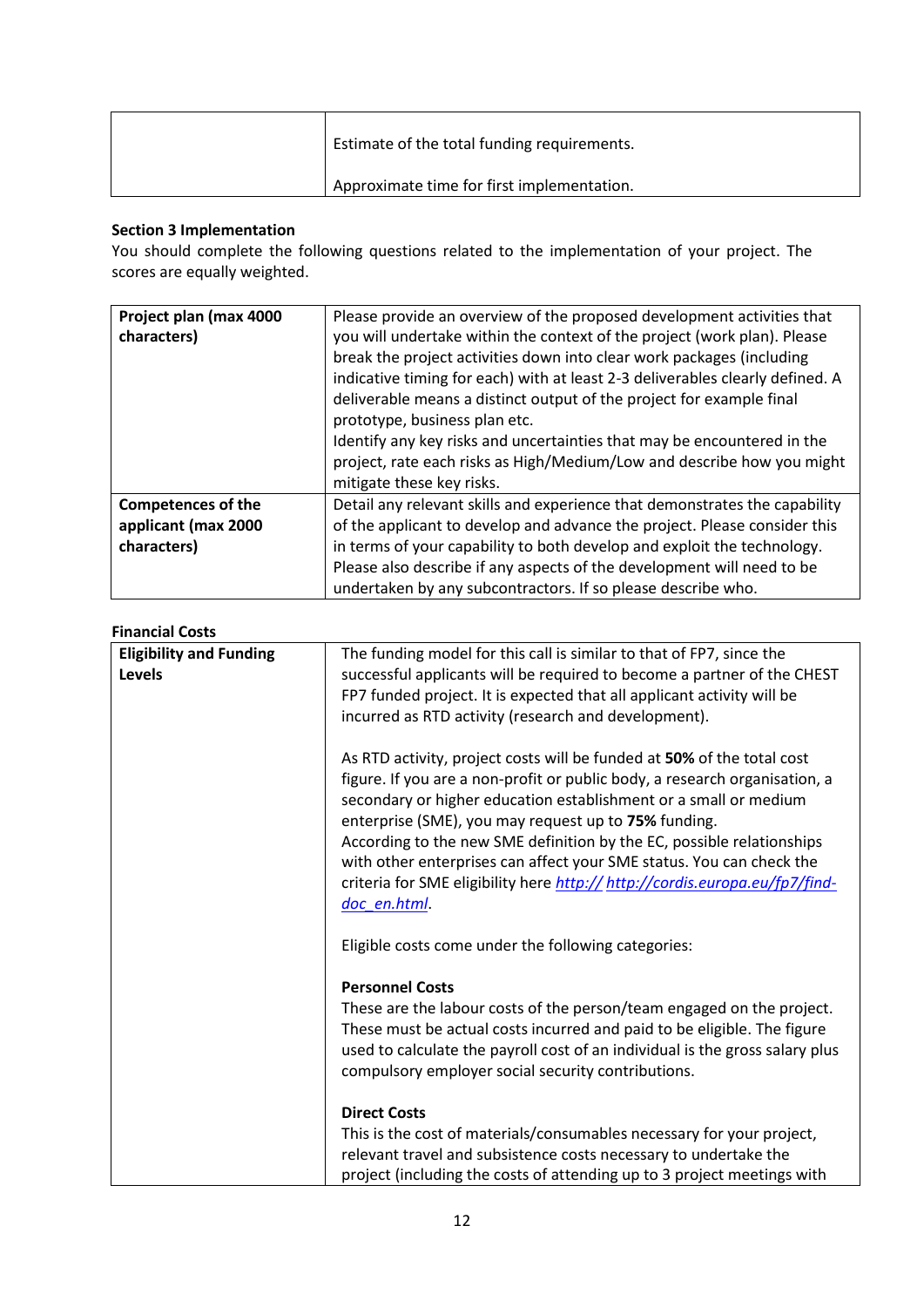|                                    | the consortium partners), and the depreciation suffered during the          |
|------------------------------------|-----------------------------------------------------------------------------|
|                                    | project duration on any equipment necessary for the project.                |
|                                    |                                                                             |
|                                    | Subcontracting                                                              |
|                                    | Any external support, consultancy or subcontracting required to deliver     |
|                                    | elements of your project. This must be necessary and relevant, and          |
|                                    | should not form a significant part of your budget.                          |
|                                    |                                                                             |
|                                    | <b>Indirect costs</b>                                                       |
|                                    | These are a contribution to your overheads, and are applied to the total    |
|                                    | of your personnel and direct costs. They will be paid at a flat rate of     |
|                                    | 20% for large industry, and 60% for SMEs, research organisations, public    |
|                                    | bodies, not-for-profit bodies and secondary or higher education             |
|                                    | establishments.                                                             |
|                                    |                                                                             |
|                                    | All Personnel, Direct and Subcontracting costs will only be eligible if     |
|                                    | incurred and paid for during the agreed period of your project, and they    |
|                                    | can be justified as being necessary for the project activities.             |
|                                    |                                                                             |
|                                    | All receipts and invoices must be kept and be made available for review     |
|                                    | by the main CHEST partners and/or an external auditor, as must payroll      |
|                                    | reports and timesheets for the project personnel, detailing the time        |
|                                    | spent on the project by team members.                                       |
|                                    |                                                                             |
|                                    | As partners in the CHEST project, your claimed costs can be subjected to    |
|                                    |                                                                             |
|                                    |                                                                             |
|                                    | an external audit at the request of the Commission.                         |
|                                    |                                                                             |
| <b>Budget and Justification of</b> | You must enter your project costs in the section titled "Budget Table".     |
| <b>Resources</b>                   |                                                                             |
|                                    | You should enter your total expected costs for each cost category in the    |
|                                    | cells shaded orange. Cost should be entered in Euros.                       |
|                                    |                                                                             |
|                                    | Select the type of organisation from the drop down menu under               |
|                                    | "Organisation Type", which will then automatically calculate the Indirect   |
|                                    | Cost rate and Requested Contribution applicable.                            |
|                                    |                                                                             |
|                                    | Use the "Justification of Resources" section to explain your project        |
|                                    | budget. This is your opportunity to show how the budget has been            |
|                                    | carefully planned and is appropriate for the project objectives. Detail the |
|                                    | personnel involved in the project, their role/function, the amount of time  |
|                                    | you expect them to spend on the project and their gross annual cost to      |
|                                    | the organisation.                                                           |
|                                    |                                                                             |
|                                    | Explain what you have included in the Other Direct Costs section, and why   |
|                                    | these are needed for the project.                                           |
|                                    |                                                                             |
|                                    | If any subcontracting is required, explain what this is for and why it is   |
|                                    | necessary for the project, the amount budgeted for each subcontractor,      |
|                                    | and who/which company you plan to use (if known).                           |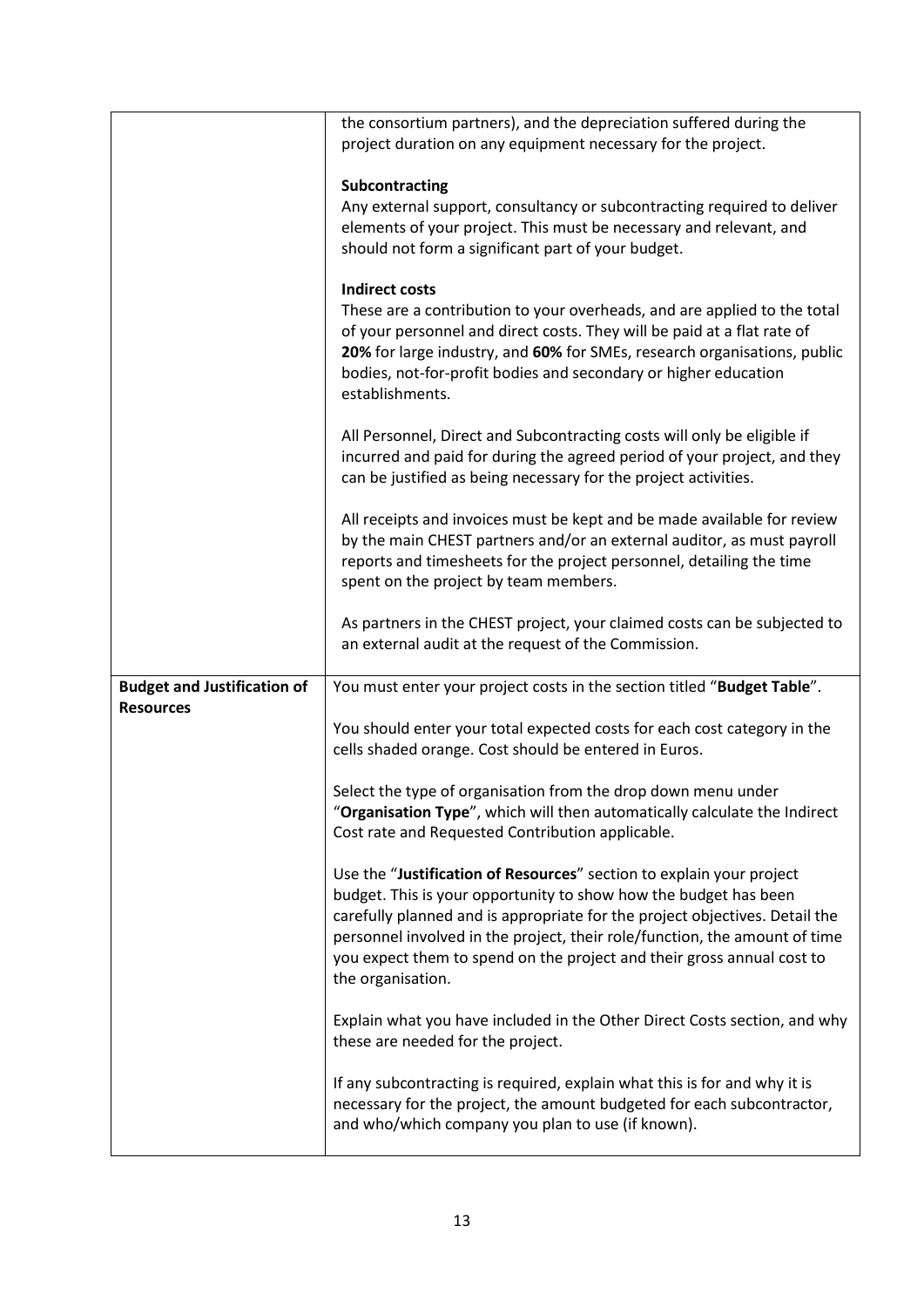#### **APPENDICES**

| 2 additional sides of A4 to | These additional pages will enable applicants to provide additional        |
|-----------------------------|----------------------------------------------------------------------------|
| support your application    | information to support your application across any of the three sections.  |
| (optional)                  | This could include a letter of support from potential end users to         |
|                             | substantiate the need for the project supporting market evidence           |
|                             | (graphics, statistics) or even further information regarding the work plan |
|                             | or market/exploitation strategy.                                           |

## **Evaluation Criteria**

The proposals submitted shall be evaluated on the basis of the following evaluation criteria:

(a) **Excellence:** Quality and novelty of the project in addressing the challenge.

(b) **Impact:** Relevance of the societal problem addressed and the effectiveness of the project in addressing the needs of the target group and of the proposed measures to exploit the project results.

(c) **Quality of planned project implementation:** Coherence and effectiveness of the work plan, including appropriateness of the allocation of tasks and resources, ability of the applicant to deliver the project and exploit the results.

#### **6. Further information**

If you require further information or for any questions regarding this competition, please email [info@chest-project.eu.](mailto:info@chest-project.eu)

#### **7. Terms**

#### **7.1 Ownership of Intellectual Property/Use of the entries**

Ownership of the project/idea and of its implementation results, including industrial and intellectual property rights, and any reports and other documents relating to it, shall remain with the applicant.

Without prejudice to the previous paragraph, applicants grant the Commission and the CHEST Project Partners the right to display, reproduce by any technical procedure, translate or communicate the project/idea and its results by any medium, including on any website relating to the CHEST project, provided it does not thereby breach its confidentiality obligations or existing industrial and intellectual property rights.

Any communication or publication by Competition winners shall indicate that the project has received funding from the European Union displaying the EU logo and FP7 logo on all printed and digital material, including websites and press releases.

By submitting an entry, applicants declare that they have obtained, or will obtain, all authorisations, consents and permissions necessary to submit their entry, carry out their proposal and comply with these terms and conditions and, to the best of their knowledge, that their entry will not infringe any intellectual property or other third party rights or breach any contractual obligation.

The Commission and CHEST Project Partners assume no responsibility for disputes between persons claiming copyrights in relation to an entry submitted for the Competition.